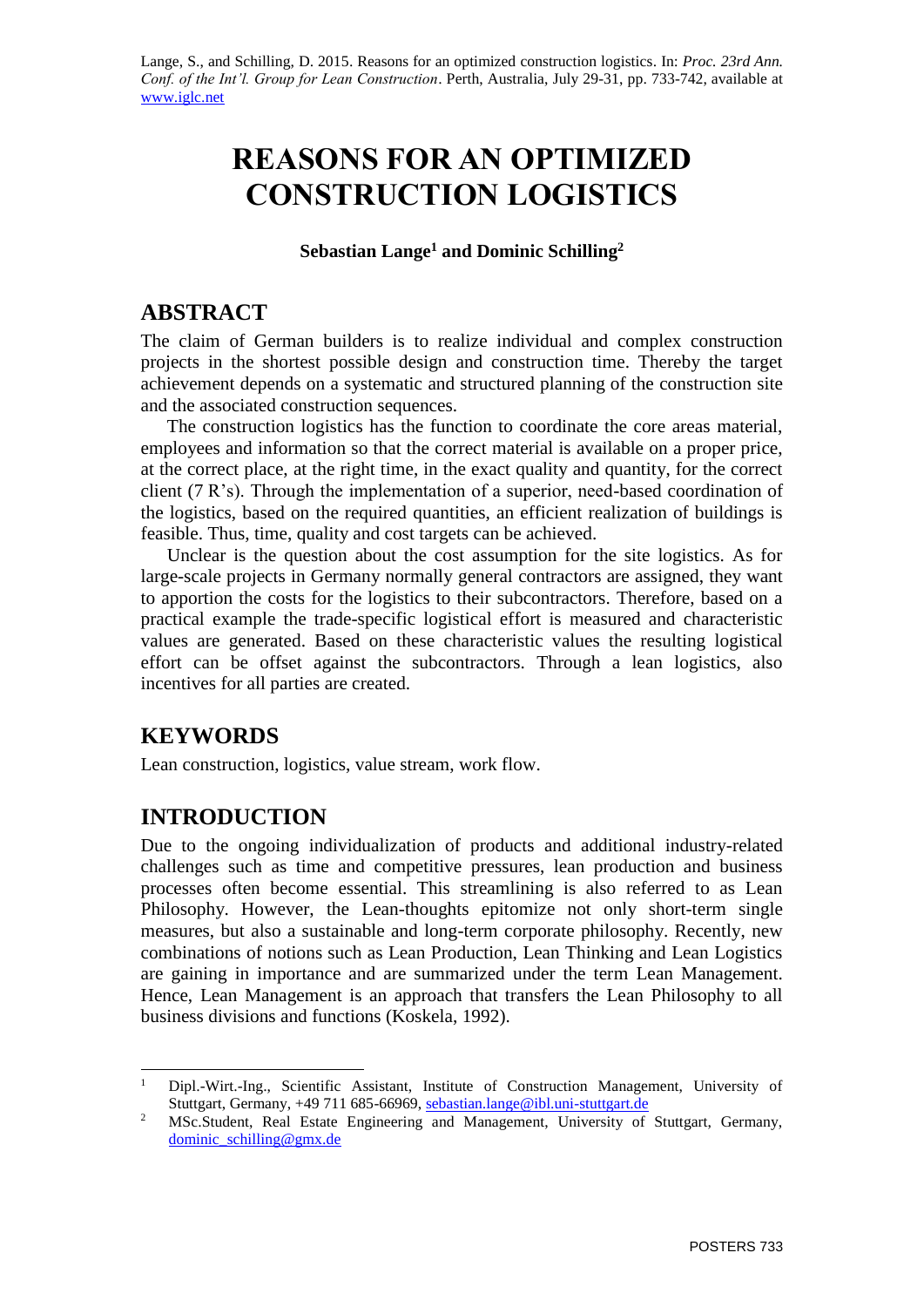Whilst the subject Lean Construction is applied for many years successfully in the international construction industry, on German construction sites lean methods are used sporadically. The fundamental pursued objective is the optimization of the value streams. By using lean business processes, a continuous increase in power efficiency can be achieved. This efficiency is reflected in revised indicators such as cost, quality and delivery reliability and a higher process stability and reliability. Eying the building processes there is potential in the implementation phase especially in the field of the construction logistics (Kalsaas, et al., 2011).

In Germany, this can generally be attributed to the fact that each trade brings the required material or gets it delivered to the construction site based on their own planning. The consequences can be, among other things a late delivery of materials, delays in loading and unloading, unorganized storage and idle time due to a not terminated crane assignment This issue has been figures out almost 20 years ago by Bertelsen and Jorgen (1997), but nothing has changed in Germany until today. Instead, on German construction sites delays in the construction and thus interruptions in the value added chain are a daily occurrence. Leading to missed deadlines and rising costs.

The paper shows a way how on large construction sites in Germany, where often a general contractor with many subcontractors is used, the site logistics could work. A crucial role is played by a central managed site logistics, responsible for the implementation of the 7 R's of the logistics. How the occurring costs for the coordination and transportation can be allocated transparently and fair to the subcontractors is shown based on a practical example.

### **WASTE AND CONSTRUCTION LOGISTICS**

#### **WASTE**

The guiding principle of Lean Management is the elimination of all types of waste. Waste (Muda) applies for all activities consuming resources without generating (additional) value of the product and consequently do not directly contribute to value creation (Womack and Jones, 2003). Ohno (1988) distinguishes seven types of "Muda":

- Transport
- Inventories
- Movement
- Waiting
- Inappropriate Processing
- Over-Production
- Defects

The value of a product is divided into material and service. In large part, the value added of a product is generated within the production. The value added is defined as the difference between the value of a product before and after its manufacture. In logistics, the product undergoes usually no further transformation, but is merely transported and stored. Hence, the logistics is in line with the service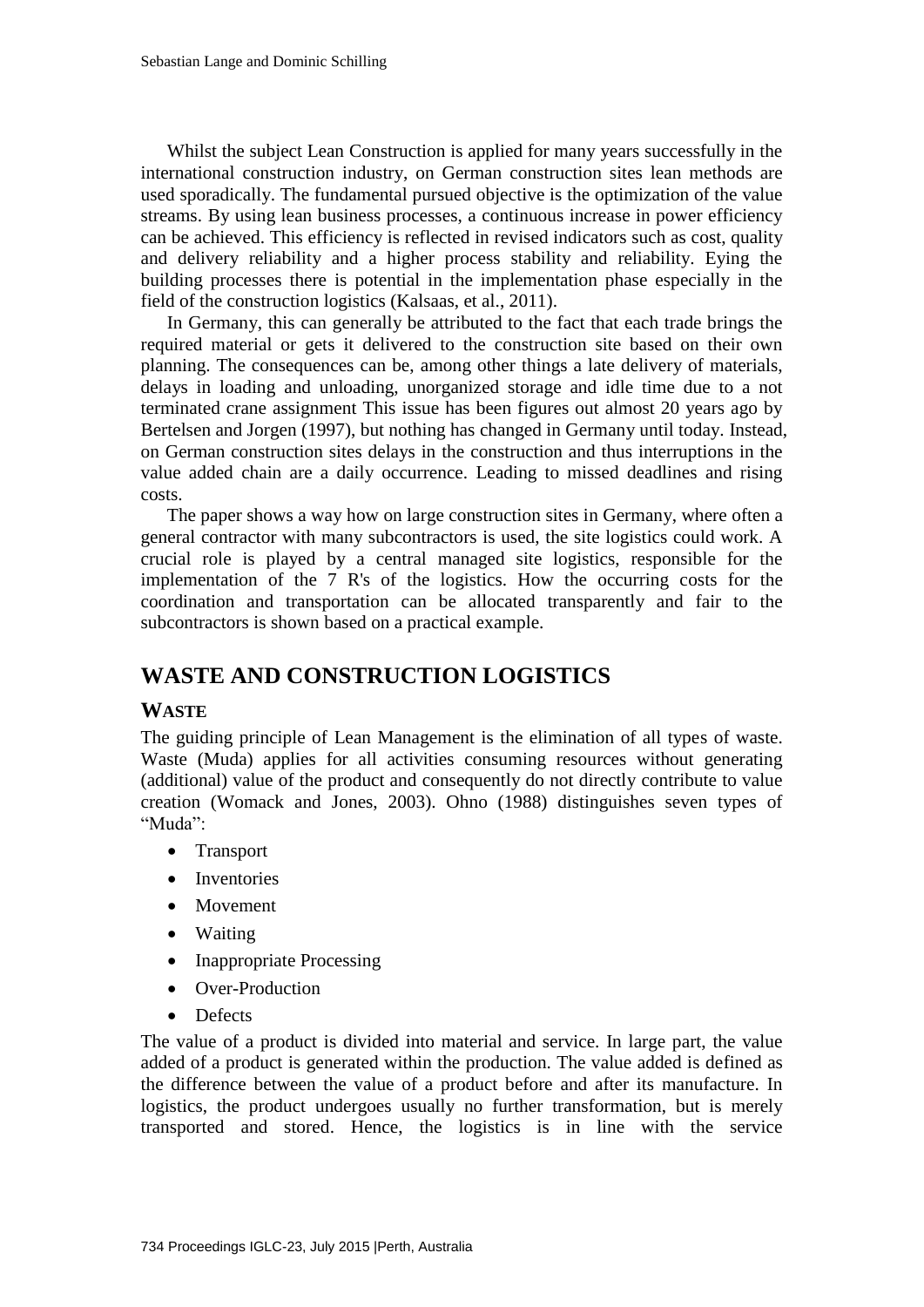(Mossman, 2007). For the customer the value in logistics increases if the 7 R's of the logistic are observed (Silva and Cardoso, 1999). Those provide that

- the right product,
- with the right quantity,
- by the right quality,
- at the right time,
- at the right place,
- to the right costs and
- for the right costumer are supplied.

#### **CONSTRUCTION LOGISTICS**

An exceptionally wide range of transported goods characterizes the construction industry. The building site, which includes accommodations, scaffolding and equipment, represents the construction logistical starting point. During the actual construction phase the transport of building materials and construction operating supplies predominates. However at the same time, the disposal and recycling of construction waste and work equipment is an important factor.

The construction logistics comprehends in addition to the planning and execution also the steering, documentation and the monitoring of all project related flows with regard to materials, persons, working medium and information. Mossman (2007, p.199) states that "good logistics is concerned with how people, information, equipment as well as materials arrive at the workface able to create value in safety and comfort".

Figure 1 illustrates that the construction logistics can be divided into the sectors: procurement logistics, site logistics, disposal logistics and information logistics.



*Figure 1: Sectors of the construction logistics (Figure 3 in Krauß, 2005)*

The procurement logistics exclusively deals with the supply of goods and ends with the arrival of those goods on the construction site. As orientation guide for this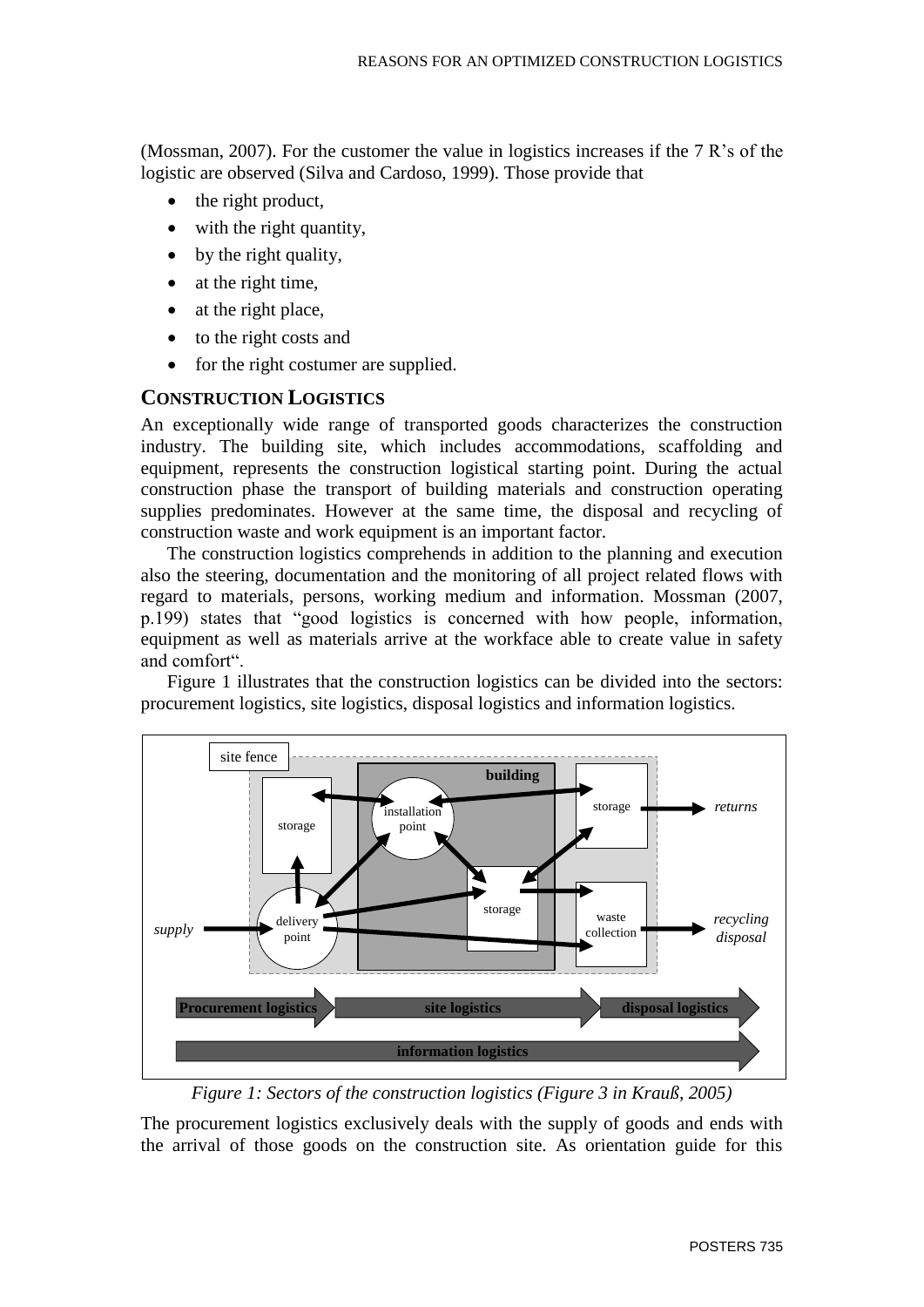purpose the construction border, which is normally the hoarding, can be used. Once the goods are on the site, all transportation and processes are assigned to the site logistics. This includes all transport-, handling- and storage-processes done with cranes, concrete pumps, lifts or forklifts until the objects arrive at their irrevocable installation point.

The differentiation between site logistics and disposal logistics can be done in a variety of ways. Depending on the view it is possible to have a separation already at the point of origin or not before the arrival of the waste at the collecting point on the construction site. In the context of disposal logistics, however, not only reutilization and removal processes of construction waste are considered. In addition to demolition waste, dredge spoil or packaging it covers also the removal of the site equipment.

The fourth sector is the information logistics. A coordinated, reliable and continuously flow of information is one of the main problems within the fragmented project handling (Girmscheid, 2010). Based on the logistical idea of a connection of information to other objects and consequently the impact on other transportation processes, the information logistics is classified as an important cross function. According to the current understanding of logistics the information logistics should not be limited to the objective flow of supply and waste removal but should cover a holistic view on the flows of information. Meaning also information flows from areas such as plan covering the project, scheduling, or building site are to be considered (Krauß, 2005).

## **PROBLEM AREAS AND TARGETS OF AN OPTIMIZED CONSTRUCTION LOGISTICS**

#### **PROBLEM AREAS**

Arbulu and Ballard (2004, p.5) define that ''variability is omnipresent in any production and supply system". This finding illustrates a universal basic problem of the logistics. Therefore, a hundred percent reliable and smooth workflow is an utopian and unattainable notion of theory (Arbulu and Ballard, 2004). Within each production, the supply chain shows fundamental variances on the side of the provision as well as on the side of requirements. In the construction industry this subject is in particular distinct. As typical problems e.g. following issues can be mentioned:

- Missing or delayed deliveries.
- No direct unloading of transporters.
- Ineffective management of storage space.
- Installation of wrong and damaged material.
- No or insufficient separation of emerging waste.

The mentioned issues negatively affect in particular the productivity of a site (Elfving, Ballard and Talvitie, 2010). Numerous working hours studies yield that only a third of the total working time is used for the principal activity. Another thirty-three percent of the working time passes by for additional business and interruption that are essential and inevitable in providing the principal activity. To these belong recreationrelated, workflow-related and individual-related interruptions. The remaining third of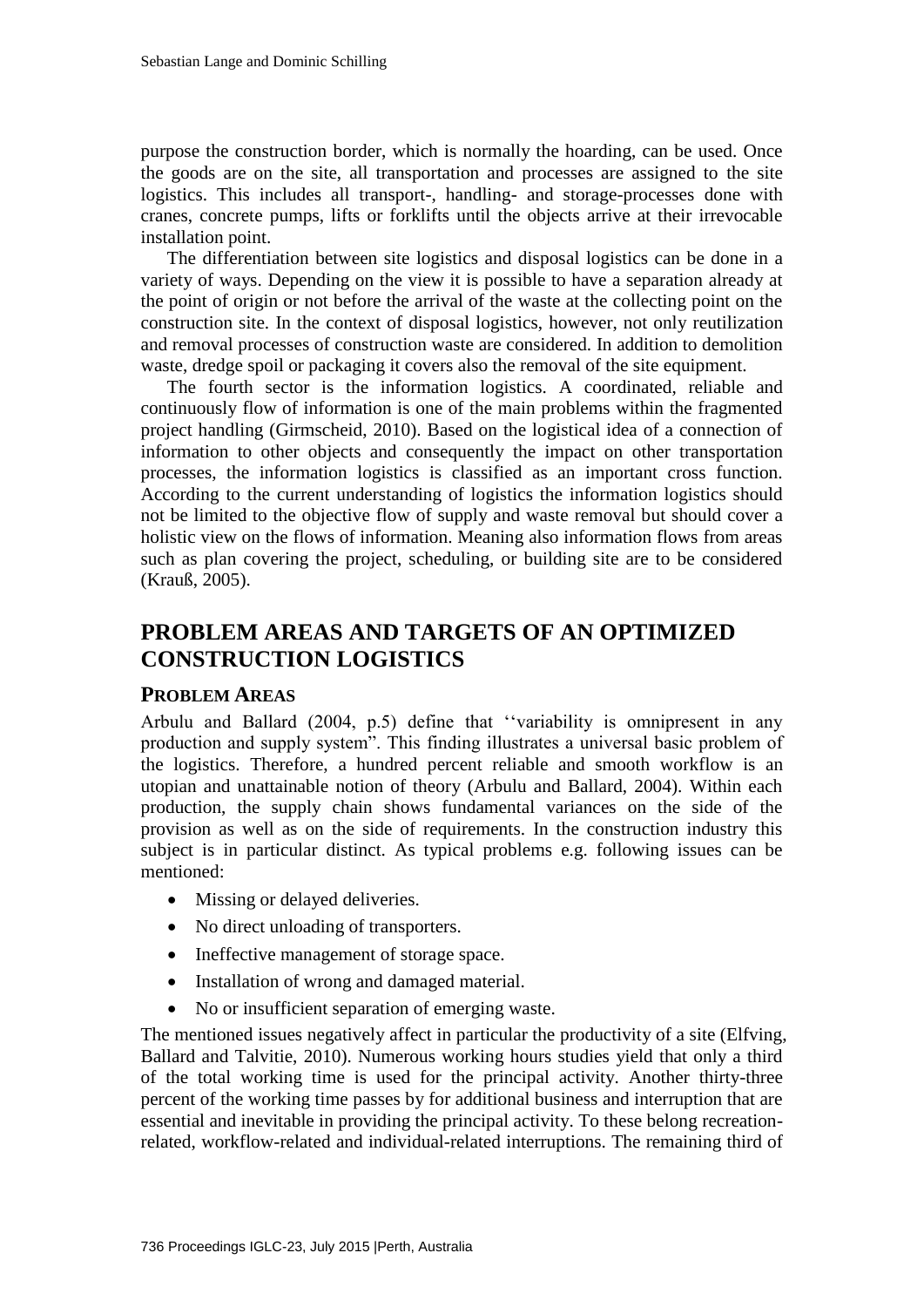the working time is used for avoidable additional business and fault-related interruptions. All clean-up efforts and search processes as well as unnecessary covered distances and waiting time are reflected in this percentage. Only by using more than 50 percent of the working time for the principal activity a construction progress according to plan, without any serious loss of time, can be ensured (Berner, 1983). In order to increase the worker productivity of a construction site it is important to identify and eliminate the named weaknesses.

The illustrated shortfalls often have their seeds in the fundamental problem of an insufficient production planning. The successful realization of a construction project requires an accurate and extensive planning, which does not only include the set and project aims, but in particular the path to reach it. A construction-accompanying project planning often prohibits the planning of the path. Therefore, a consistent logistics understanding as well as an integrated overall logistic planning is extremely difficult to realize.

Furthermore, material flows are a coordinative challenge with high potential for optimization on large construction sites where different trades are working often in parallel.

Nevertheless, the production on the construction site depends on a variety of uncontrollable and unpredictable parameters. Weather, traffic accidents and strikes are only some examples for this purpose.

#### **TARGETS OF AN OPTIMIZED CONSTRUCTION LOGISTICS**

The guiding principle of an optimization of the construction logistics is to eliminate the exemplified problem areas. With the help of a logistics management efficient and effective logistic processes should be created. In the ideal case all non-value adding activities and accompanied costs are reduced to a minimum or can be even eliminated completely. This development conforms to the principle of the Lean Philosophy. The goal is to slim down all business processes within a company and to boost consequently the value added.

In order to achieve those objective targets, the construction logistics has to fulfil different tasks. They can be deviated with the help of the overall 7 R-rule. For the site logistics this means to provide the

- correct inventories, hand tools or materials,
- at the installation point,
- at the right time,
- in the right quantity,
- and in the right quality,
- for the right subcontractor
- as well as for the proper costs.

The realization requires a detailed planning of all supply and waste disposal processes as well as of all transport-, handling- and storage-processes.

Hence, a stage of construction and trade related coordination with regard to timing for the consumption rate and the necessary supply and waste disposal capacities is required. For this purpose all required consumption rates and quantity delivered as well as the exact point of time have to be registered in time for the respective stage of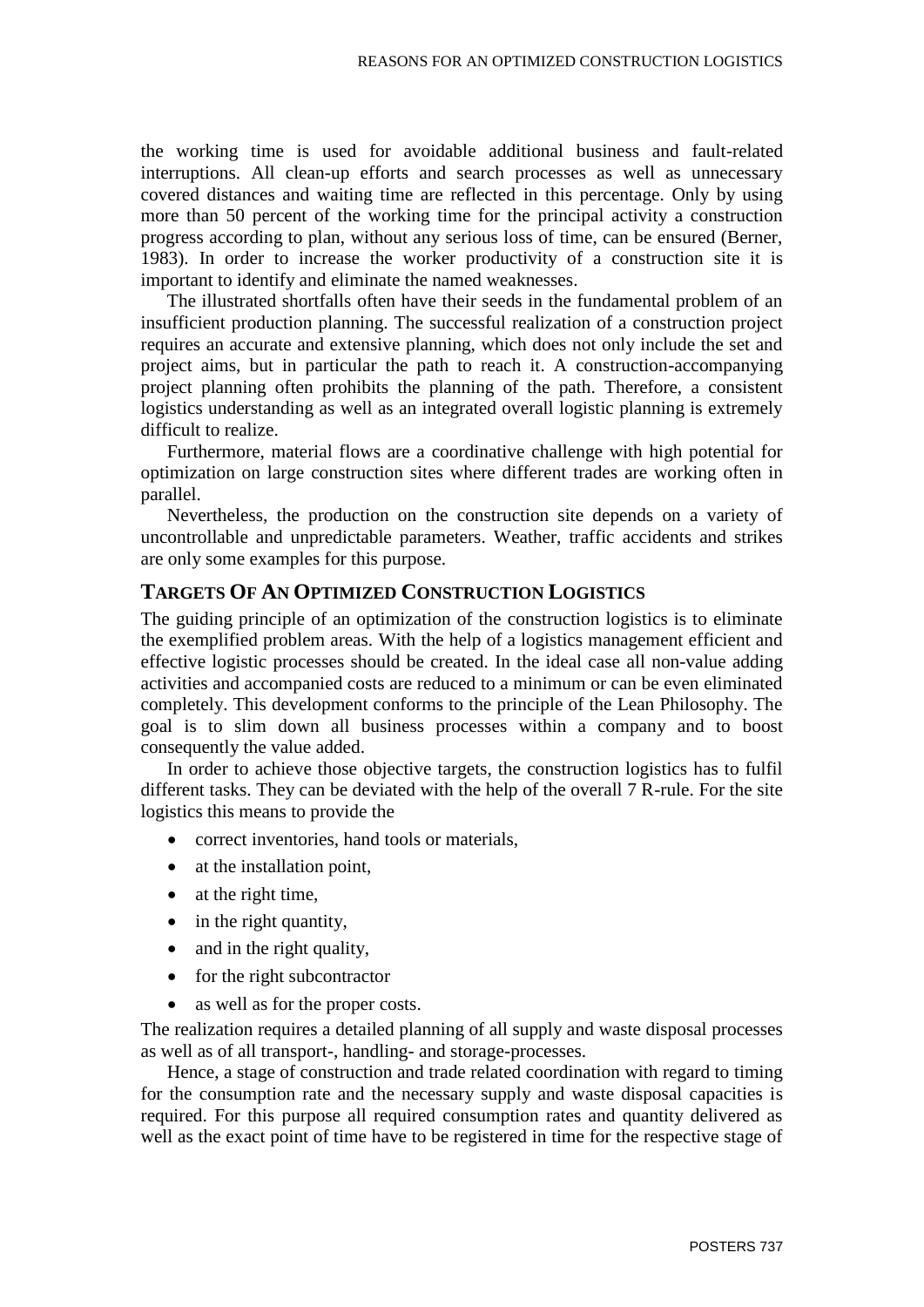construction. Based on the registration the delivery time slot is checked. As test criteria among others, the capacity of storage and dumping grounds as well as the capacity of lifts and cranes are consulted. Nowadays, registration, checking and approval are usually done via digital coordination platforms. The illustrated factors can be summarized in some overall and transferable principles for the construction logistics (Girmscheid, 2011):

- Early registration and coordination of deliveries.
- Prevent inefficiency because of parallel work at one place.
- Plan transportation routes and storage rooms for each construction phase and stage of construction.
- Avoidance of material rearrangement.
- Order and cleanliness at the construction site.
- Protection of stored materials and worked construction performances against any kind of damage.
- Keep trails free for supply and waste disposal purposes.
- Minimization of storage room by better coordination of storage and Just in Time deliveries.
- etc.

# **CHANCE FOR THE OPTIMIZATION OF THE SITE LOGISTICS IN GERMANY**

The production planning provides the basis for an accurate planning and provision of trade-specific required materials. As the planning often occurs simultaneously to the construction progress such a foundation is a general problem in Germany and Just-in-Time deliveries are made almost impossible. Aggravating this situation, the different subcontractors are having their own planning on the basis of which they deliver their materials to the construction site. These aspects are reflected in an unorganized storage. An opportunity to still reach a continuous flow of materials according to the lean principles is a centralized logistic management, which verifies, coordinates and carries out all site logistics material and information flows.

The activities of the logistician can be separated into different super ordinate main sections. Thus, his fields of activities are the already named procurement, site and disposal logistics. Furthermore all these aspects are accompanied with an automatic information logistics. The pursued objective is to create optimized working conditions for all parties involved. Due to the timely planning and coordination of all transports, a smooth and continuous construction process without any uncoordinated deliveries or temporary storages is ensured. Also the existing building site equipment isn't overextended. Another advantage is that downstream trades are able to focus on their principal activities.

Besides these positive effects it is necessary to consider, that large-scale projects in Germany are normally implemented by general contractors, who are primarily in charge of the additional costs for the engaged logistician. Hence, they strive to pass on all these costs to the different subcontractors. In Germany the cost allocation is usually calculated with a fixed rate of 2 - 3% on the subcontractor's contract value.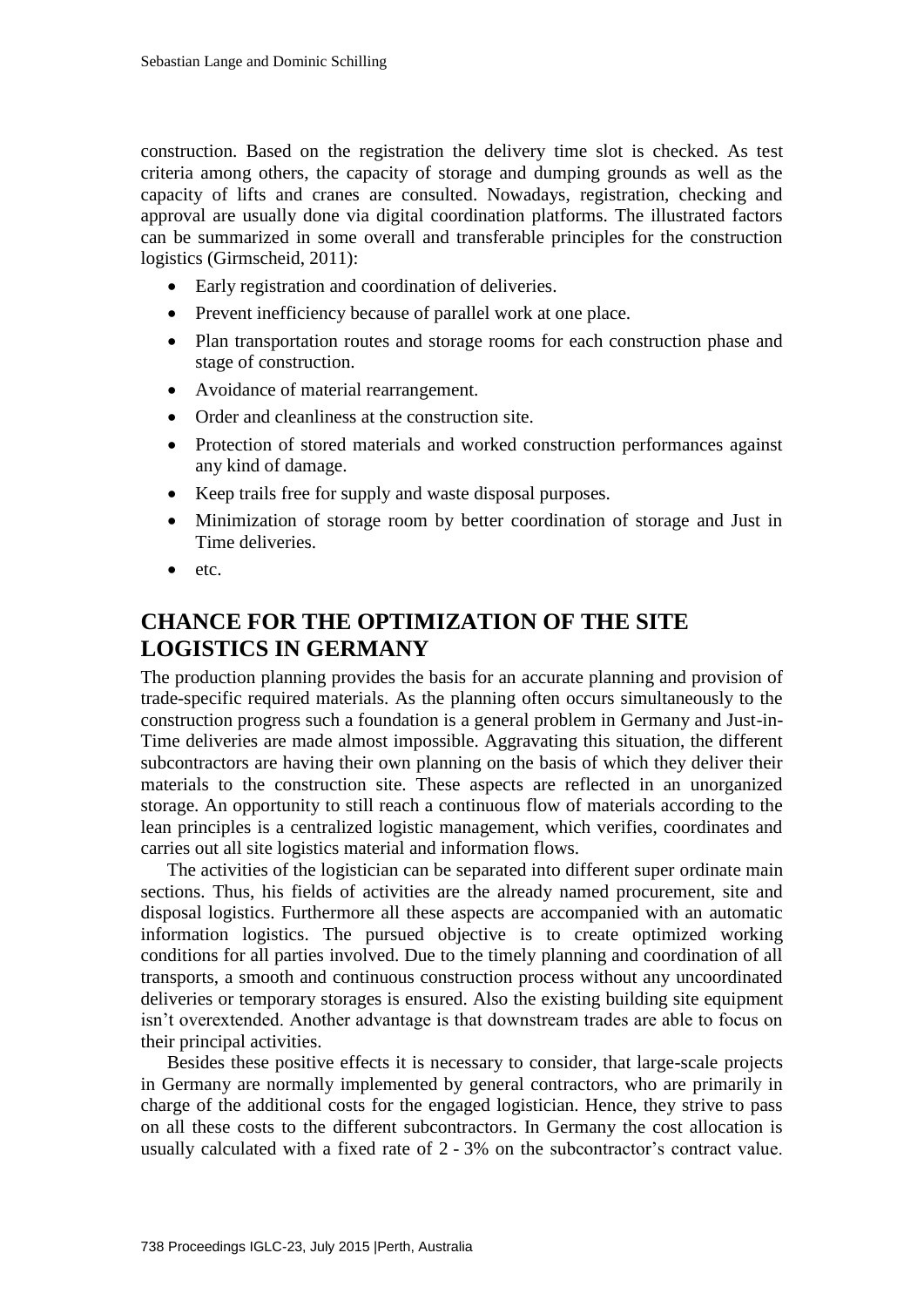Since there are no evidences or reference values with regard to the trade-specific logistic efforts so far, it is necessary to determine such specific values. On the basis of these values the costs incurred can be allocated transparently to the subcontractors and additional incentives for a needs-based logistics are provided.

The system of such a construction logistics concept will be demonstrated in the following practical example. Specific values will be generated to determine and allocate the trade-specific logistic costs properly.

The practical example is a new office building in Germany with a total cubical content of about 220.000 cbm and a gross floor area of nearly 50.000 sqm. Due to these figures the example can be categorised as a large-scale project. The construction proves is implemented by a general contractor who is applying lean construction methods. The agreed allocation for logistic costs is 2 % of each contract value. This amount includes the time as well as the machines that are required.

For the generation of the trade-specific characteristic values the logistics company was attended on several material handlings. The focus of the investigation was on deliveries from the supplier's central store to the point of installation. Three trades with high logistical effort caused by the weight or dimensions of the materials were analyzed:

- Cavity floor
- Plasterboard
- System partition walls

During the data collection it appeared that the used number of cranes, goods lifts, lorries, etc. was for all trades comparable. Therefore this aspect was no longer taken into consideration. According to this the specific values are based on the number of deployed workers, the individual scope of delivery, as well as the time scope. In fact of differing numbers of deployed workers and time scopes the accompanied delivery procedure was separated into the two processes 'unloading' and 'move'.

As presented in Table 1, the generated specific values (column 3) seem very short. But if the scope of work (column 4) is taken into consideration the supposed short time periods are summed up to huge amounts. For example the 28.000 sqm of cavity floor are causing a logistics effort of almost 400 h (column 6). This logistics effort and the average hourly rate of 40  $\epsilon$ /h result in trade-specific logistics costs of 15.916,99  $\epsilon$  (column 8). The hourly rate of 40  $\epsilon$  contains the use of a forklift operator, including the machine, as well as other workers, who are engaged to move the material. By means of the total logistics costs (column 8) it is clearly evident, that the accruing logistic arrangements are causing a huge and significant time and cost factor, even if the determined figures seem very short in the beginning. Furthermore Table 1 shows that the application of a fixed rate for the cost allocation (column 10) does not reflect the reality. Therefore appropriate and individual cost allocations have been determined (column 11). Against all expectations the costs for material handlings of the trades 'cavity floor' and 'plasterboard' are below 2 %. In contrast the agreed cost allocation for the trade 'system partition walls' is too low (column 12).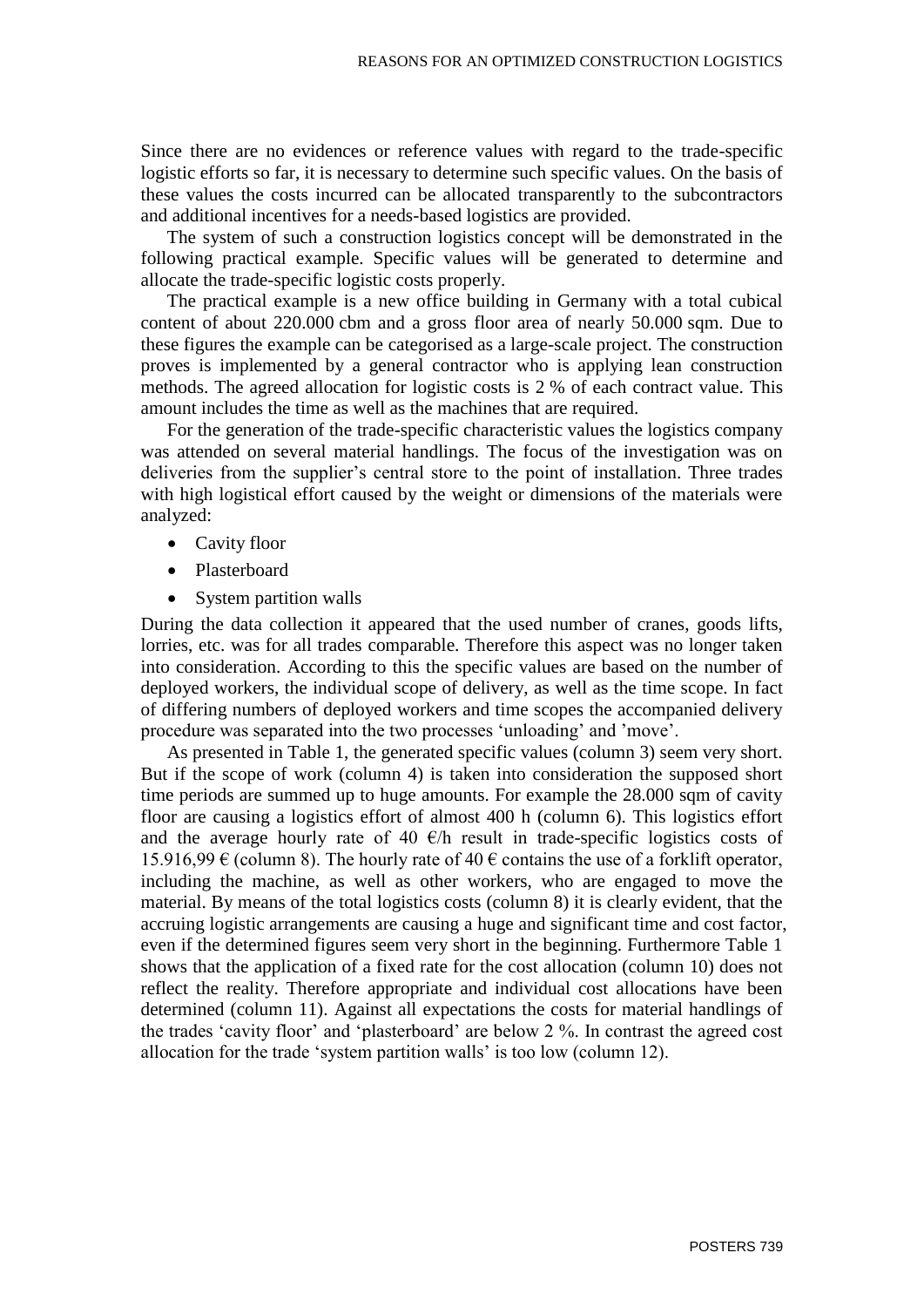| 1                            | $\overline{\mathbf{2}}$ | 3                           | 4                 |                          | 5                        | 6                   |
|------------------------------|-------------------------|-----------------------------|-------------------|--------------------------|--------------------------|---------------------|
| trade                        | specific values         |                             | scope of<br>work  |                          | logistics effort         |                     |
|                              |                         | process[h/sqm]              | [sqm]             |                          | [hh:mm:ss]               | [h]                 |
| cavity floor                 | unloading               | 00:00:05                    |                   |                          | 41:31:18                 | 41,52               |
|                              | move                    | 00:00:46                    | 28.000,00         |                          | 356:24:10                | 356,40              |
|                              | Σ                       | 00:00:51                    |                   |                          | 397:55:29                | 397,92              |
| plaster<br>board             | unloading               | 00:00:03                    |                   |                          | 16:57:44                 | 16,96               |
|                              | move                    | 00:00:33                    | 20.000,00         |                          | 184:24:11                | 184,40              |
|                              | $\sum$                  | 00:00:36                    |                   |                          | 201:21:55                | 201,37              |
| system<br>partition<br>walls | unloading               | 00:00:32                    |                   |                          | 44:38:43                 | 44,65               |
|                              | move                    | 00:07:10                    | 5.000,00          |                          | 596:41:22                | 596,69              |
|                              | Σ                       | 00:07:42                    |                   |                          | 641:20:05                | 641,33              |
|                              | $\overline{7}$          | 8                           | 9                 | 10                       | 11                       | 12                  |
|                              | logistics<br>costs      | total<br>logistics<br>costs | contract<br>value | agreed<br>cost<br>alloc. | actual<br>cost<br>alloc. | Δ<br>cost<br>alloc. |
|                              | [€/h]                   | [€]                         | [€]               | [%]                      | [%]                      | [%]                 |
| cavity floor                 | 40                      | 15.917                      | 960.000           | 2,00%                    | 1,66%                    | 0,34%               |
| plaster<br>board             | 40                      | 8.055                       | 790.000           | 2,00%                    | 1,02%                    | 0,98%               |
| system<br>partition<br>walls | 40                      | 25.653                      | 795.000           | 2,00%                    | 3,23%                    | $-1,23%$            |

*Table 1: Trade-specific characteristic values from general contractor's side of view*

The generated characteristic values can be used as an indication for the allocation of the logistics costs. However it is important to note that the logistical effort depends on the project type and that the characteristic values are transferable only in some degree. Moreover it is important to take the other sections of procurement and disposal logistics into consideration and to analyse how far they contribute to the total logistics effort of the different trades.

### **CONCLUSION**

The construction logistics plays a key function during the project realization phase. It coordinates the core areas material, staff and information so that the value chain for the construction of the building is not interrupted. Basis for smooth processes is a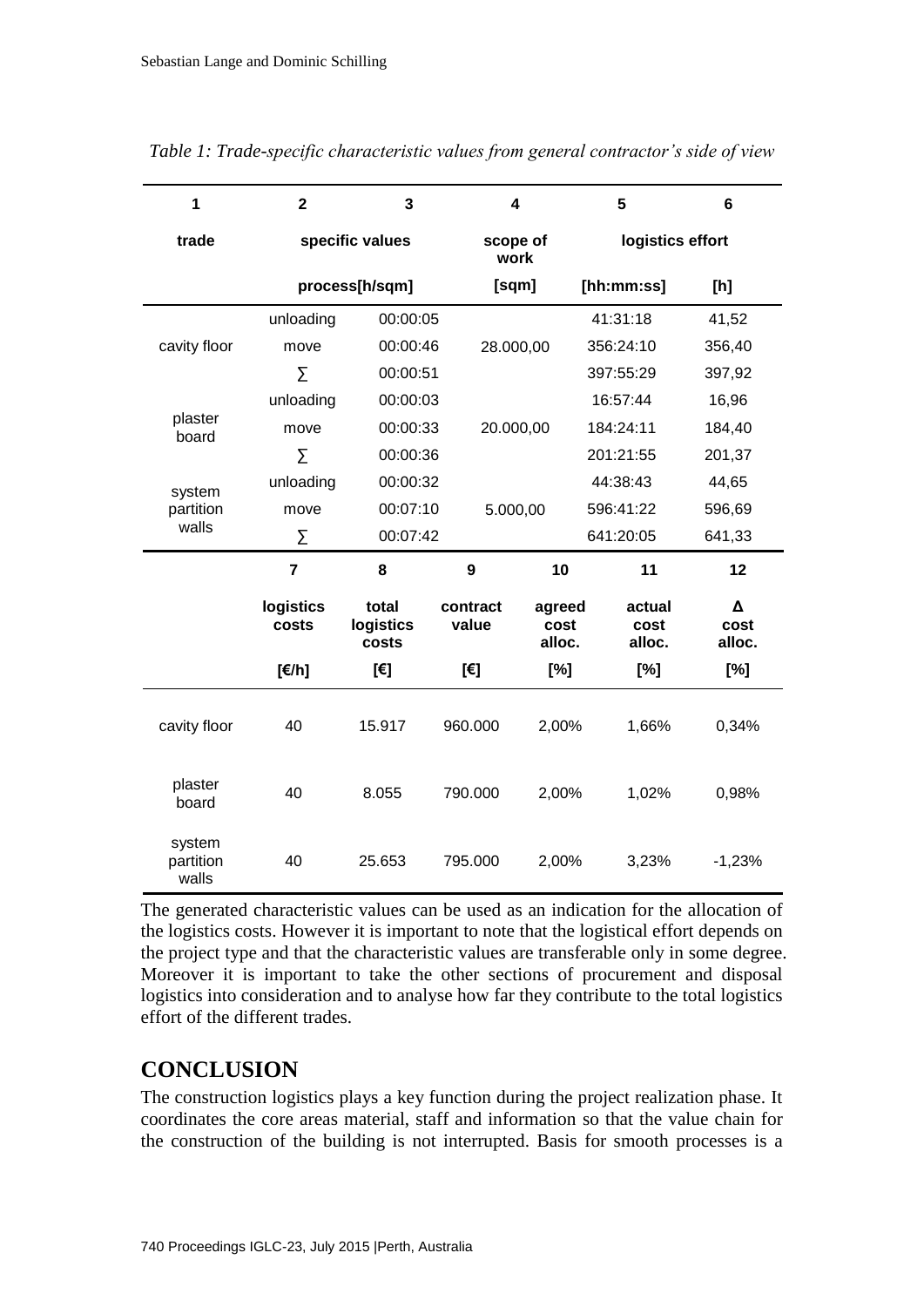final production planning. Therefore, especially in Germany clients need to be sensitized with regard to this topic. Even if the assumption of a smooth building process is utopian in reality, the optimization of the site logistics can have a substantial impact on:

- Reduction of inventories on the site.
- Delivery of materials in time.
- Consistent workload of the cranes, goods lifts, etc.
- Avoidance of material search.
- Focus on principal activities.
- Higher workflow and thereby free capacity.
- Clear responsibilities and transparent execution of construction work.
- Clean and safe site.

Especially deliveries for trades with a high logistical effort can increase logistic costs enormously during the project realization. This is the case if there is no logistics company doing a centralized logistics but rather the subcontractor is responsible for the transportation, supply and disposal of the material. Nevertheless, also a decentralized logistics can be "lean", if the production planning is completed at an early stage and if it can be implemented in the logistics processes. In addition, all in the construction project involved companies should act according to the Lean principles. As this is in Germany currently rarely the case especially on large construction sites, the construction companies are forced by the client to implement Lean measures. Therefore, incentives to increase the acceptance have to be created. One possibility has been demonstrated on the basis of a practical example, where the costs allocated to the subcontractors have been broken up transparently. Another positive aspect is that the characteristic values can give information and starting points for further lean measures in the construction logistics.

#### **REFERENCES**

- Arbulu, R., and Ballard, J., 2004. Lean Supply Systems in Construction. In: *Proc*. 1*2 thAnn. Conf. of the Int'l. Group for Lean Construction*. Helsingør, Denmark, Aug. 3-5.
- Bertelsen, S. and Jorgen, N., 1997. Just-In-Time Logistics in the Supply of Building Materials. In: *Proc. 1<sup>st</sup> Int'l. Conf. on Construction Industry Development. Building the future Together.* Singapore, Dec. 9-11.
- Berner, F., 1983. *Verlustquellenforschung im Ingenieurbau – Entwicklung eines Diagnoseinstruments unter Berücksichtigung der Wirtschaftlichkeit und Genauigkeit von Zeitaufnahmen.* Ph. D. University of Stuttgart. Germany.
- Elfving, J.A., Ballard, G. and Talvitie, U., 2010. Standardizing Logistics at the Corporate Level Towards Lean Logistics in Construction. In: *Proc*. 1*8 thAnn. Conf. of the Int'l. Group for Lean Construction*. Haifa, Israel, Jul. 14-16.
- Girmscheid, G., 2010. *Strategisches Bauunternehmensmanagement – Prozessorientiertes integriertes Management für Unternehmen in der Bauwirtschaft.* 2nd ed. Berlin/Heidelberg: Springer Verlag.